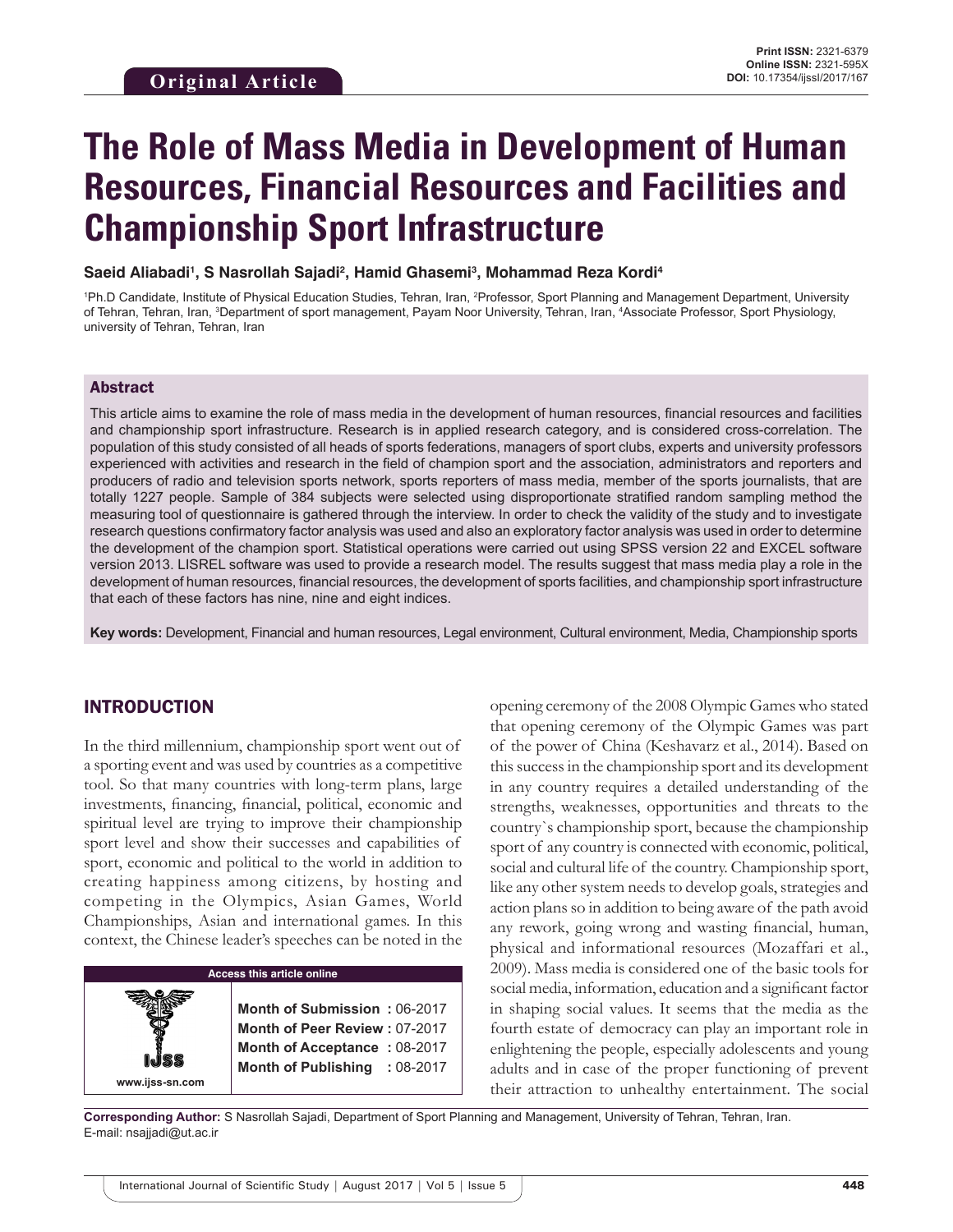culture is influenced by various factors. These factors may beliefs and attitudes of their influence. These factors may influence people's beliefs and attitudes. One of the social phenomena that has grown in recent years and impressed a lot of people is physical education and sports. Mass media are a significant factor in shaping social values that in the sports section, the programming content inserted in it can have a great impact on the progress and improvement of the country (Quoting Moradi et al., 2012). In this regard, the media is the most powerful tool for the design and spreading ideas and the most efficient means to influence the culture and attitudes to the heart of communities (Ghasemi, 2007) and has become the dominant source of the formation of social communities (Scott, 2002) In fact, a major part of our attitude to the world is rooted in media messages that have been precast. They have direct impact on the values and norms of society due to having vast influence (Minaghian and Sullivan 2002). In fact, it can be said that the relationship between the media and sports have pros and cons. Although exercise is a significant contribution to the media audience, it is still being debated in the case of the media promoting sport and sports culture. Therefore, since both the sports and media, highly influential institutions are in the modern world today and in direct interaction with the majority of the population (young people), macro policy foundation that will lead to profitability and develop sports programs for the community is very necessary. Policies that should be implemented as planned to reach profound results sports in the economy and a rise in the country's economy. As Hanstyd & Ezequiel (2010) stated exercise is managed by the media and the media play an undeniable role in the success of sports teams (Zare, 2014). Recently, countries have found that the development of sports in different dimensions and use of direct and indirect benefits of it without planning and policy making is impossible (Mozaffari et al., 2012). One of the factors that can play an important role the rapid and continuous development and in order to reach the target growth economy is development of the financial sector of the country. The financial sector is made up of various markets, including money market and investment. The importance of the country's financial development is derived from efficient financial sector plays a key role in mobilizing financial resources for investment, encouraging the inflow of foreign investment, equipping and optimizing resource allocation with regard to the implementation of plans and programs need sports financing, it is of utmost importance (AlnuralKhuli, 2002). It also said that manpower is the most important reason for the development of advanced countries (Karimi, 2003). Sports need manpower to develop appropriately. Some of the topics that are discussed in this area are eligible system, choosing the best, the culture

improvement, employing complimentary and training volunteers (Al-nuralKhuli, 2002). Sport places and spaces are locations of activities and sport programs and proper management and principles directly affect the quantity and quality of programs and sporting events. Despite the long history of sports and physical education in our country, but there are still many sport places and spaces using traditional methods and unscientific design, construction, management and maintenance and although in recent years major changes have occurred in the development of sport facilities management, but it is a long way to achieve international standards. At the present time the most increasingly necessary thing is that the directors, officials and planners sport had to use specialists and experts, committed to using the latest scientific findings and knowledge and new techniques in the field of management of sport places and then proceed to preliminary studies and design and manufacturing centers of the gymnasium (Farahmandian, 2006). So the media can influence the development of these because mass media plays an important role in communication studies. Media organizations broadcast messages that affected the culture of the society that mass media has become an institutional part of the society (Littlejohn, 2005). This is the uprising Rad (2008) concluded that the performance of media in sport is not consistent with the objectives of physical education but is consistent in the championship section. Saini (2015) in a qualitative study entitles as the relationship between Media and Sport stated that Sports and media are interacting openly with each other and sport has become a factor affecting directly or indirectly the media income. In a way that sport has filled pages of newspapers and television and radio and media activities. Also Strelize (2005) stated that TV shows play a crucial role in attracting sponsors and suggests that satellite TV shows and sporting events in the national and international levels will attract more sponsors. Now coordination among various units and organizations responsible for sport cannot be seen in order to utilize the full capacity and potential. In some cases the effective role of collaboration to develop sports is not clear even to stakeholders. It seems in some important aspects of sport performance including health and hygiene has not used the maximum capacity of the TV to suit the needs of the country. Now despite the plans to develop a comprehensive system of sport informationbased programs and comprehensive coordinated system are necessary to achieve the goals of the project and fulfill the missions (Physical Education Organization, 2003). Championship sport has various stakeholders. Each of the relevant institutions in order to do the right things needs specific goals and written plans. Federations, sports associations, clubs, National Olympic Committees and the Physical Education Organization of Iran, each deal with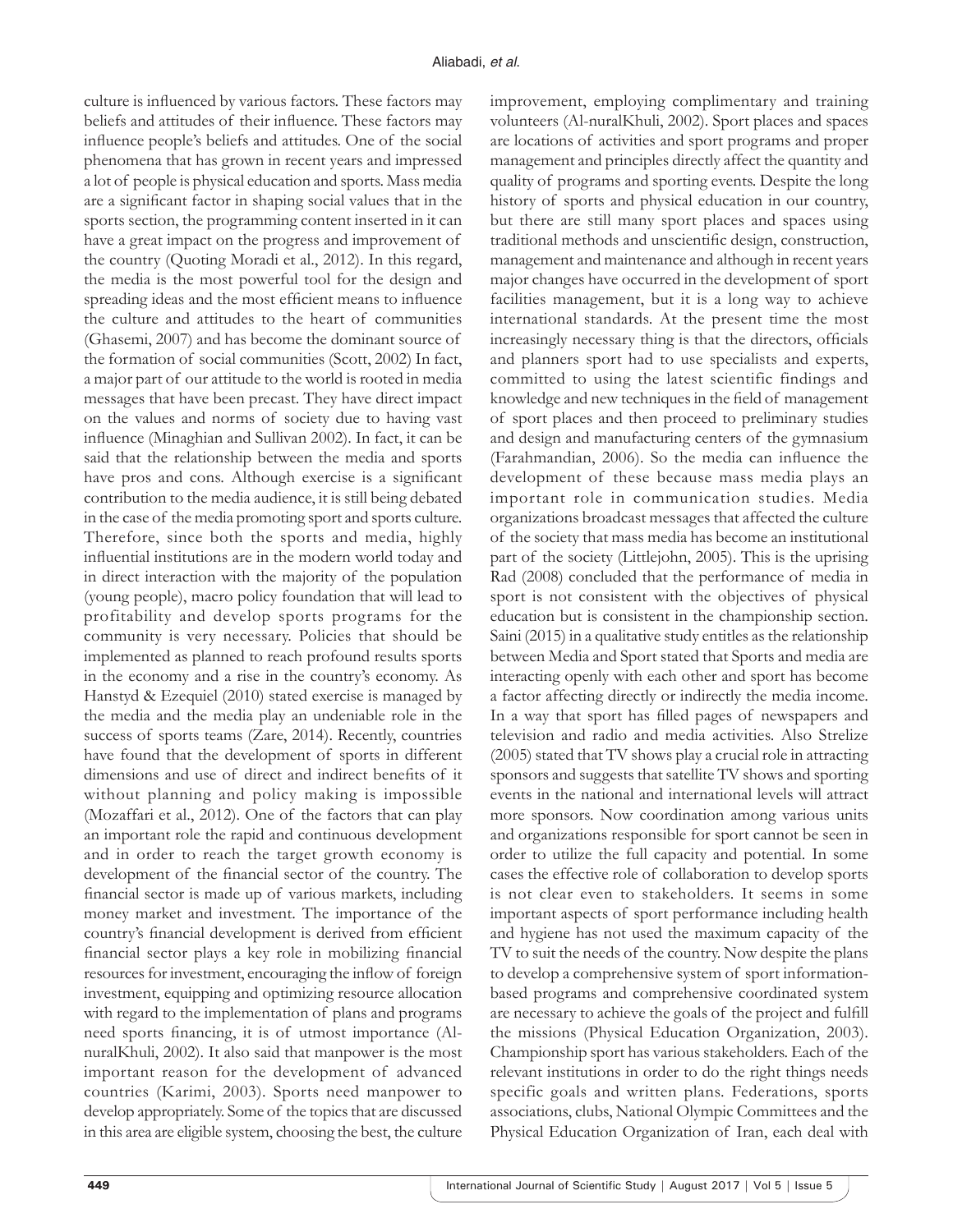Iran's championship sport. Systematic and organized planning in these institutions is of considerable importance. Considering that physical education annually incurred enormous costs in order to train athletes for the sport community, qualified people should be trained to fulfill the goals of the sports community (Master Plan for Physical Education and Sport of the Country, 2003). Studies show that in many countries even in Iran considering this sport and give priority to it has become law and act. Therefore there's no doubt in the necessity of the sports especially championship sport whether it is on behalf of the government for sport planning and development and whether it is on behalf of the people to participate in a variety of sports. Now, given the undeniable role of sports media in shaping and directing community opinion and the role of physical activity and championship sport in physical and mental health of the population we intended to examine the role of mass media in the development of human resources, financial resources and championship sport facilities and infrastructure.

## RESEARCH METHODOLOGY

The research is considered a descriptive research based on the method of data collection. Also according to the method of data analysis it is correlation especially structural equation. The population of this study consisted of all heads of sports federations, managers of sport clubs, experts and university professors experienced with activities and research in the field of champion sport and the association, administrators and reporters and producers of radio and television sports network, sports reporters of mass media, member of the sports journalists, that are totally 1227 people. According to Morgan table, the sample size in this study was 375 of which 400 questionnaires have been distributed randomly. In this study in the first part qualitative data were collected to determine the questionnaire through the interviews with experts and specialists with targeted non-randomized design. In the second part of quantitative data was gathered through questionnaires of all sports professionals and media management. The content validity of the questionnaire in the present study was approved by the sports management. Exploratory and confirmatory factor analysis was used for construct validity, Cronbach's alpha coefficient for reliability, Kolmogrov-Smirnov test for normality of distribution, Means comparison test was used to examine the differences in various media, Friedman test was used for ranking model based on ratings. Statistical operations were carried out using SPSS version 22 and EXCEL software version 2013. LISREL software was used to provide a research model.

#### **Research Findings**

According to Table 1, 45.9% of the sample w females and 54.1 % was male. Maximum education frequency has a bachelor's degree and rate 46.2 percent. 35.0% education field of the sample was related to sports science and 26.6% was related to Media Sciences.

#### **Factor analysis and validity of structured questionnaire**

Each research tool is designed to measure a particular variable, that this variable is considered, as target structures or target variable. The more the measurement tool can measure the target variable the more that it is designed for, the higher the validity. One of the methods for measuring the scientific validity is confirmatory factor analysis method which is used to estimate the load factor and the relationships between a set of indicators and factors. Factor load represent the correlation between the relevant factors and is interpreted like any other relationship. In this part of the indices related to study variables are being examined based on the results of factor analysis. In order to evaluate the research model a first it is necessary to examine validity using confirmatory factor analysis to identify indicators (statements) to measure the study variables (latent variables) and put them in the research model. Factor analysis showed that "Indicators of financial resources", "human resources", "the development of facilities and infrastructure", "and the mass media in the development of championship sport" that have acceptable t and factor load value and are appropriate indicators to evaluate the role of mass media in the development of

## **Table 1: Demographic characteristics of the research samples**

| <b>Statistical indicator</b>       |     | Frequency Frequency (%) |
|------------------------------------|-----|-------------------------|
| Gender                             |     |                         |
| Female                             | 181 | Sep-45                  |
| Male                               | 213 | $Jan-54$                |
| Diploma or under diploma           | 25  | 6-Mar                   |
| Associate degree                   | 58  | $14$ -Jul               |
| Education                          |     |                         |
| <b>BA</b>                          | 182 | Feb-46                  |
| <b>MA</b>                          | 103 | 26-Jan                  |
| P.H.D                              | 15  | 3-Aug                   |
| No reply                           | 11  | 2-Aug                   |
| Field of study                     |     |                         |
| Related to sports science          | 138 | 0/35                    |
| Related to media science           | 105 | $26 - Jun$              |
| Other fields                       | 132 | $May-33$                |
| No reply                           | 19  | 4-Aug                   |
| Federation                         | 21  | 5-Mar                   |
| Club Manager                       | 67  | 0/17                    |
| <b>Experts and specialist</b>      | 101 | $25 - Jun$              |
| Job Title                          |     |                         |
| Academic staff                     | 12  | 0/3                     |
| Reporter                           | 96  | 24-Apr                  |
| Managers, experts and producers of | 72  | 18-Mar                  |
| TV and radio                       |     |                         |
| No reply                           | 17  | 6-Mar                   |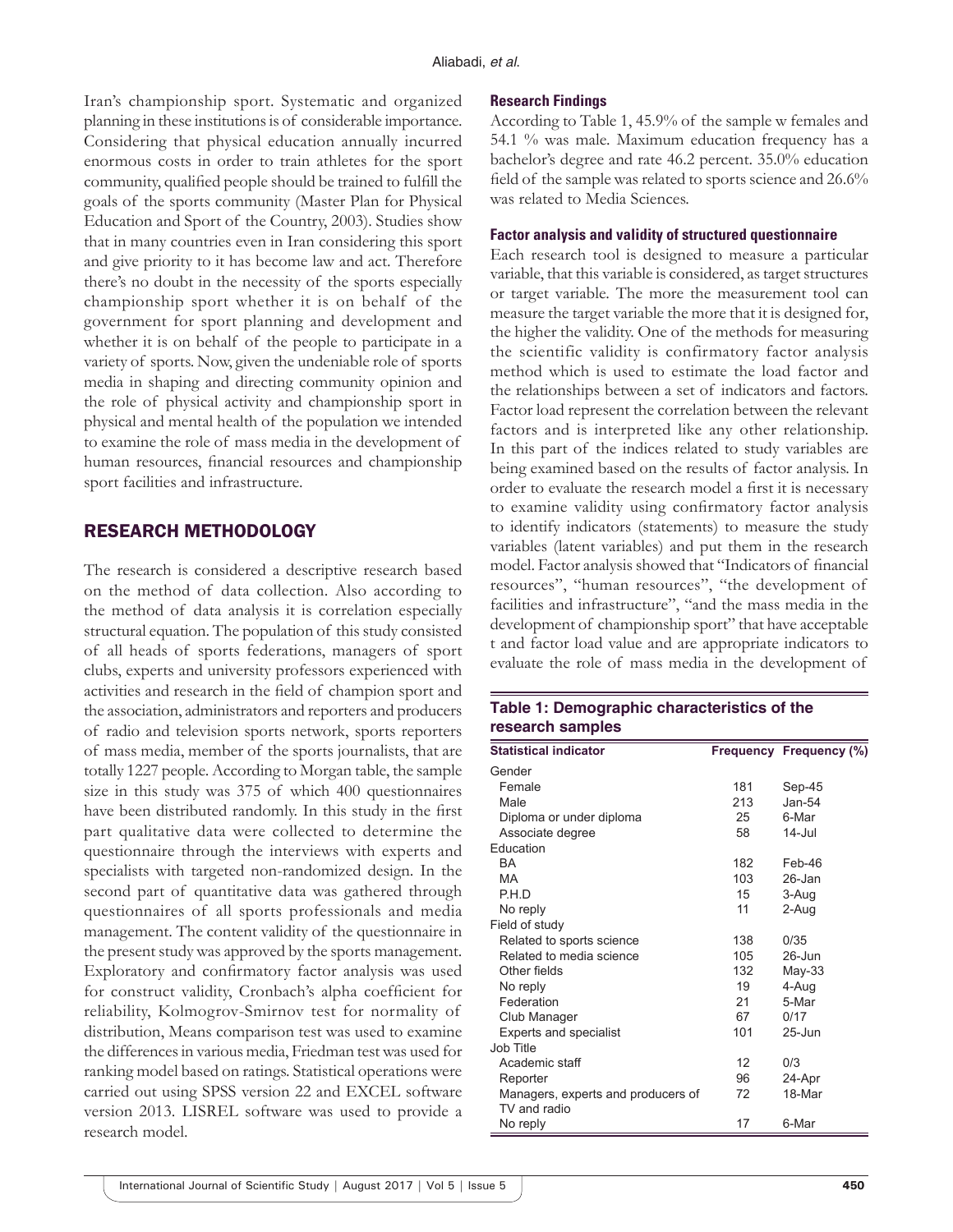championship sport. After identifying indicators and factors related to the development of the sport based on the functions of the mass media, then the most important indicator of each segment will be determined using factor analysis. Confirmatory factor analysis was used in order to study the most important functions of the mass media in the development of human resources, finance and development facilities and infrastructure of championship sport.

The results in Table 2 and Figure 1 show the obtained t value and Factor load are acceptable, this means that in terms of research samples the mass media are influential on the championship sport human resources development. According to the obtained values of the factor load effective programs in development of attitudes towards sport for citizens in order of priority are:

Development of sports talent (0.794), recruiting capable staff in clubs (0.787), Discover and retaining sports talent (0.753), recruiting volunteers, especially in sports coaching (0.745), improving the distribution of human resources (0.74), employing young athletes in professional teams (0.728), Promoting meritocracy in the field of championship sport management (0.721), special care for injured or disabled athletes (0.701), and paying attention to specialists in professional clubs (0.634).

The results obtained in Table 3. (T value and factor loads) showed that in terms of samples mass media is effective on the development of championship sport financial resources. Based on the values obtained, it can be said that the load factor "Encourage bank loan to invest in championship sport" with the load factor of 0.78 and "Marketing and attracting financial supporter" with the load factor of 0.777, respectively in terms of samples can have the greatest impact on the development of championship sport financial resources. Also "social participation and



**Figure1: The model of mass media impact on championship sport human resource development**

| Table 2: Effect of media on human resource development of championship sport |                 |                                                                                  |                |         |         |
|------------------------------------------------------------------------------|-----------------|----------------------------------------------------------------------------------|----------------|---------|---------|
| <b>Factor</b>                                                                | No.             | Mass media factors affecting human resource development of<br>championship sport | Load<br>factor | T value | P value |
| Human resource development of<br>championship sport                          | Q30             | Discover and retaining sports talent                                             | 0/753          | -       |         |
|                                                                              | Q31             | Development of sports talent                                                     | 0/794          | 25/568  | 0/001   |
|                                                                              | Q <sub>32</sub> | Employing young athletes in professional teams                                   | 0/728          | 25/26   | 0/001   |
|                                                                              | Q <sub>33</sub> | Recruiting capable staff in clubs                                                | 0/787          | 27/462  | 0/001   |
|                                                                              | Q <sub>34</sub> | Paying attention to specialists in professional clubs                            | 0/634          | 24/715  | 0/001   |
|                                                                              | Q35             | Recruiting volunteers, especially in sports coaching                             | 0/745          | 25/895  | 0/001   |
|                                                                              | Q36             | Improving the distribution of human resources                                    | 0/74           | 25/678  | 0/001   |
|                                                                              | Q <sub>37</sub> | Promote meritocracy in the field of championship sport management                | 0/721          | 24/973  | 0/001   |
|                                                                              | Q38             | Special care for injured or disabled athletes                                    | 0/701          | 24/248  | 0/001   |

| Table 3: The effect of mass media on the development of championship sport financial resources |  |                                                                 |  |                    |  |  |
|------------------------------------------------------------------------------------------------|--|-----------------------------------------------------------------|--|--------------------|--|--|
| <b>Factor</b>                                                                                  |  | No. The effect of mass media on the development of championship |  | Load Tvalue Pvalue |  |  |
|                                                                                                |  |                                                                 |  |                    |  |  |

|                                                             |    | sport financial resources                                                                              | factor |        |       |
|-------------------------------------------------------------|----|--------------------------------------------------------------------------------------------------------|--------|--------|-------|
| Development of financial<br>resources in championship sport | Q1 | Diversify the sources of championship sport income                                                     | 0/757  |        |       |
|                                                             | Q2 | Promote the development of the private sector for investment                                           | 0/704  | 24/362 | 0/001 |
|                                                             | Q3 | Encourage bank loan to invest in championship sport                                                    | 0/78   | 27/273 | 0/001 |
|                                                             | Q4 | Marketing and attracting financial supporter                                                           | 0/777  | 27/147 | 0/001 |
|                                                             | Q5 | Raise money and reduce Federation dependence on the state budget                                       | 0/766  | 26/725 | 0/001 |
|                                                             | Q6 | Improve economic perspective and income from activities of<br>federations and trade marketing programs | 0/721  | 23/399 | 0/001 |
|                                                             | Q7 | Increased television rights and its financial resources                                                | 0/661  | 22/763 | 0/001 |
|                                                             | Q8 | Promotion of sport facilities on religious occasions and celebrations                                  | 0/578  | 19/669 | 0/001 |
|                                                             | Q9 | Social participation and attracting public donations                                                   | 0/611  | 20/891 | 0/001 |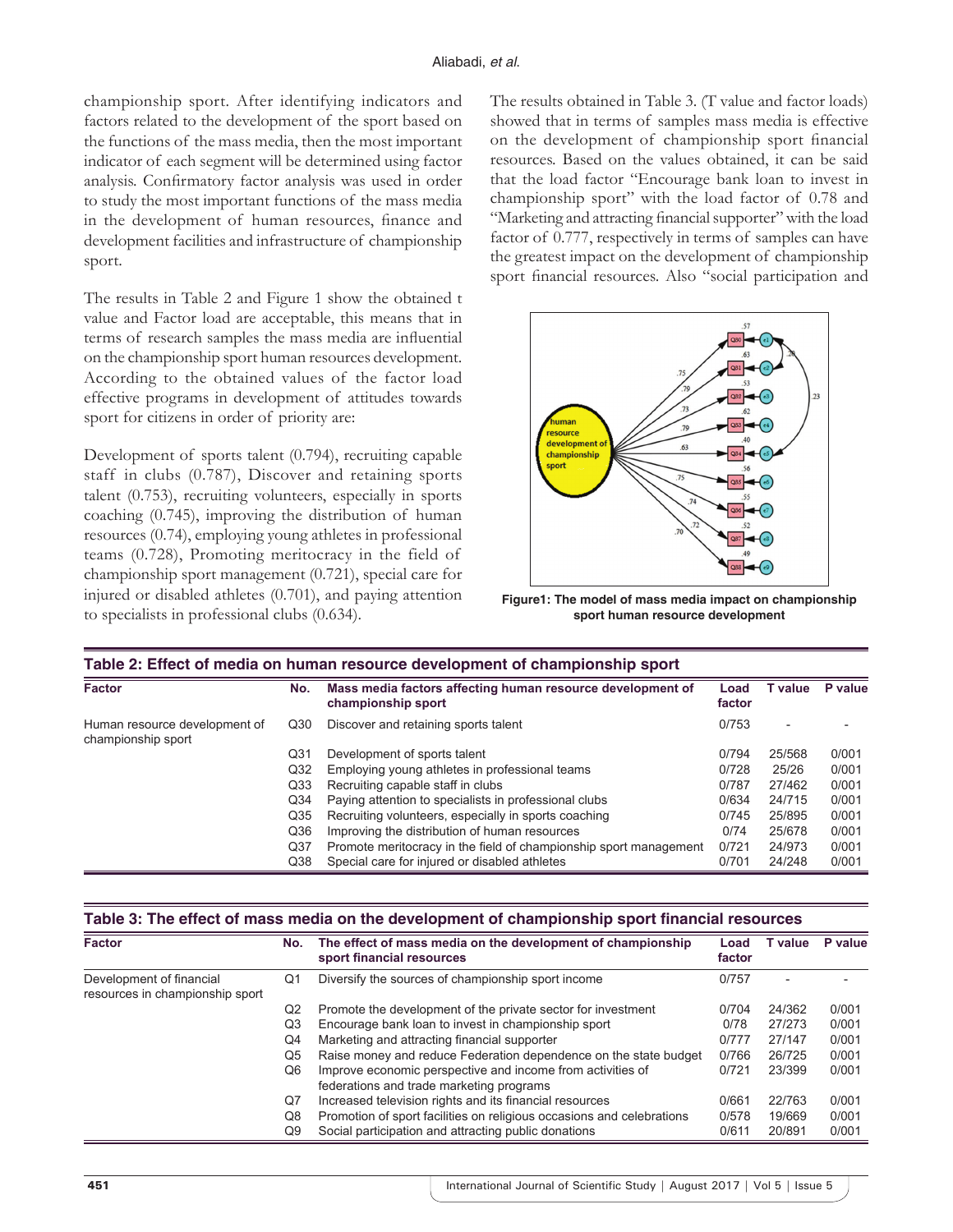attracting public donations" with load factor of 0.611 and "promotion of sport facilities on religious occasions and celebrations" with the load factor of 0.578, respectively in terms of samples can have the least impact on the development of championship sport financial resources.

Results show that all cases of Table 4, has acceptable t values and load factors P≤0.05 All values show that mass media programs in terms of research samples have positive effect on the development of championship sport facilities and infrastructure. According to the obtained values of load factors, "establishment of comprehensive and integrated planning system in sport facilities" and "Development and support of clubs and sport facilities" with load factors of 0.782 and 0.802, respectively will have the greatest impact on the development of facilities and championship sport infrastructure. Also "Increase the per capita sports areas" and "Organization of sport in the body of education organizations, universities, and municipalities" with load factors of 0.604 and 0.458 respectively will have the least impact on the development of facilities and championship sport infrastructure.

## DISCUSSION AND CONCLUSION

The result of the study confirmed "functioning of mass media in the development of championship sport human resources", "functioning of mass media in development championship sport financial resources", and "function of mass media in the development of championship sport facilities and infrastructure". The results showed that the most important functions of the mass media in the development of championship sport human resources, includes "The growth of sport talent", "recruiting formidable staff in the clubs " and " discovery of talent sport" and other indicators were the next priorities. The research results were in line with the obtained results by Mark and Thomas (2013). Mark and Thomas (2013) concluded that sports broadcasting had potential effects on the active participation of immigrants and non-immigrants of Turkish origin in recreational and competitive sports in Germany. In order to promote sports appropriate staffing is required. Some of the topics that are discussed in this area are



**Figure2: A model of the impact of mass media on the development of championship sport financial resources**



**Figure3: A model of the impact of mass media on the development of facilities and championship sport infrastructure**

| <b>Factor</b>                   | No.             | Indices of mass media on the development of championship sport<br>infrastructure facilities           | Load<br>factor | T value           | P value |
|---------------------------------|-----------------|-------------------------------------------------------------------------------------------------------|----------------|-------------------|---------|
| Development of sport facilities | Q22             | Cultural development of joint exploitation                                                            | 0/695          | $\qquad \qquad -$ |         |
|                                 | Q23             | Commissioning and mechanization of information systems in sports                                      | 0/76           |                   | 0/001   |
|                                 | Q <sub>24</sub> | Development and support of clubs and sport facilities                                                 | 0/789          |                   | 0/001   |
|                                 | Q25             | Supply per capita and the equitable distribution of spaces and sport<br>facilities                    | 0/73           |                   | 0/001   |
|                                 | Q26             | The establishment of comprehensive and integrated planning system in<br>sport facilities              | 0/802          |                   | 0/001   |
|                                 | Q27             | Increase the per capita sports areas                                                                  | 0/604          |                   | 0/001   |
|                                 | Q28             | Organization of sport in the body of education organization Universities and<br><b>Municipalities</b> | 0/458          |                   | 0/001   |
|                                 | Q29             | Using the capacity of endowments and donors for championship sports<br>clubs                          | 0/693          |                   | 0/001   |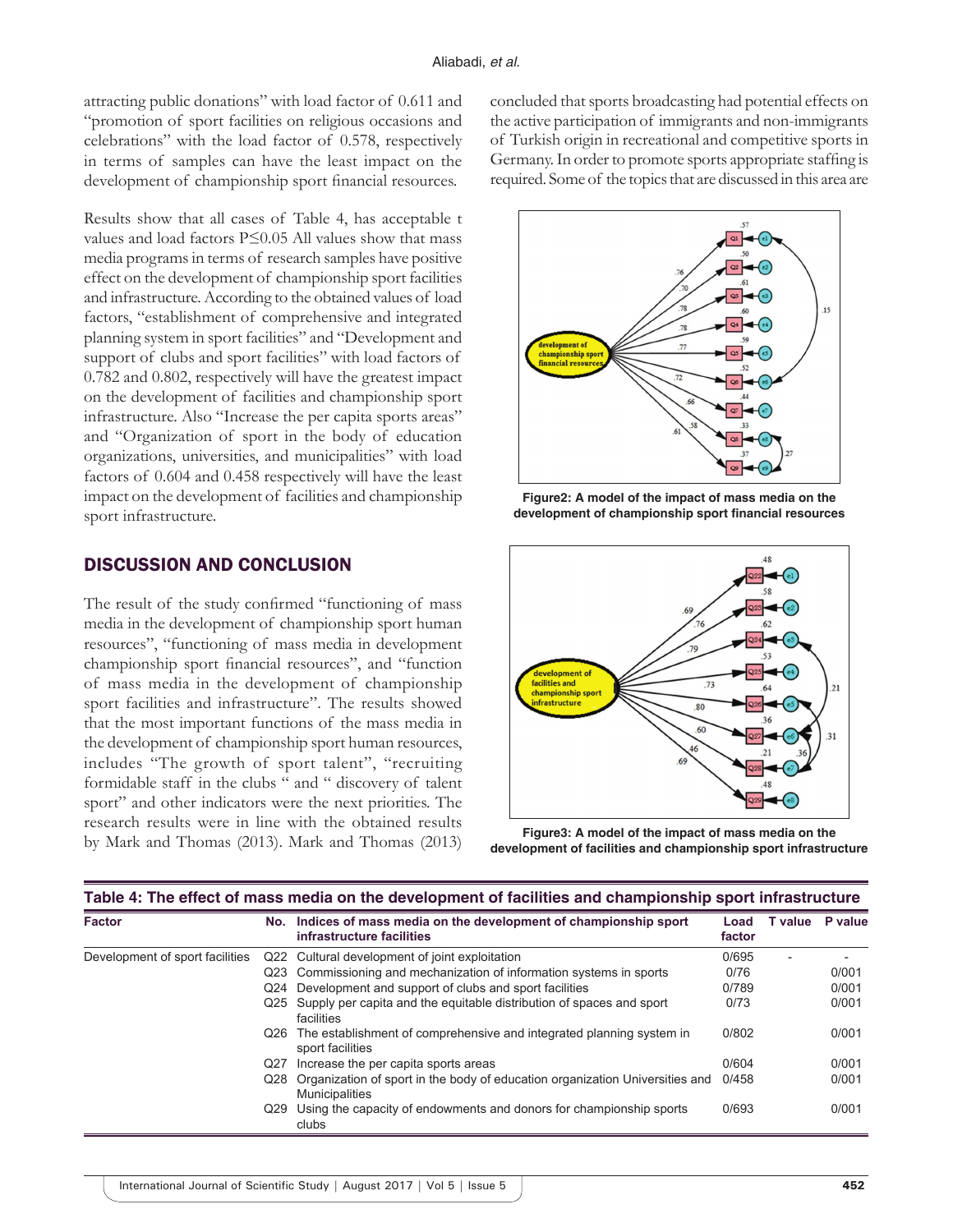qualitative system conditions, choosing the best, improving cultural and expertise of volunteers (honorary and training). Given the importance of human resources in a new organization, creating an integration of human resource strategies with the overall strategy of the organization is one of the challenges of modern management. In modern management, manpower is considered the main source of process efficiency and for this reason human resources should be considered as a system of human resources collection and be coordinated with the overall strategy of the organization. In more clear words, manpower how to provide, maintain, guide and engage is considered part of the strategy of the organization. Sport management, like other manufacturing and service organizations like other manufacturing and service organizations is responsible for planning, organizing, allocating resources, leadership and control. In the field of sports and fitness, certainly human resources, outstanding athletes, coaches and technical staff and support of the profession, are the most important asset of the organization. So sports organizations, including sports clubs recruiting capable manpower, keeping, guiding, and using them should be of the first priorities and improve their performance day by day by proper training and knowledge. Because under the supervision of experts in sports organizations we can hope to explore and find sport talent as potential future champions and develop champion ship sport of the country by the development of sports talent and activating their capabilities. The mass media can have a key role to help develop and promote the championship sport human resources such as Information and education. The results also showed that the most important functions of the mass media in the development of champion ship sport financial resources are "Encouraging bank facilities to invest in sport", "Marketing and attracting sponsors", and "Raise money and reduce Federation dependence on the state budget" and other indicators were the next priorities. The result of the investigation was in line with the results obtained by Abdavi (2016), Khaledian et al (2013), Zahrabi and Sabounchi (2012) and Zhang et al. (2010). Khaledian et al (1392) found that the mass media play an important role in the development and strengthening of Sports Economics. Also, Banar et al (2013) stated that one of the obstacles to the development of championship sports for women in Gilan is insufficient attention of media they also expressed that we can provide the ability to attract sponsors and reduce the economic problems of athletes by improving media coverage of women's sport. Zahrabi and Sabounchi (2012) stated that mass media are an integral role in attracting financial resources. Implementation of plans and sports programs need financial resources, so financing is of utmost importance. In the systematic development document of the championship sports in the

country, financing strategies will be obtained as follows; 49% of financial resources for the development of sports in the country from government sources (state budget, the cost of governmental agencies in the sports), and 16% by the private sector (including the income of private clubs, etc.). On the other hand, looking at major sporting events financial income like the Olympics, it is observed that the most important financial resources in sports are sponsors, television broadcasting rights and tickets. In fact, one of the media namely television is directly second largest source of investment and financing for sporting events but indirectly is the financial resources of many sports industry's revenue. It is no secret that the most important factor in attracting first source of sport's income is television broadcasting and media because in the absence of media attention, sponsors and their product or service will not meet great success and possibly companies willingness will reduce to sponsor sports. With this interpretation it appears that the mass media, especially television has a key role in providing financial resources for sports. With a little thought and mathematical calculations of the income from media broadcasting of sport events it can be found that if there are laws and regulations relating to television rights and its implementation process, we can hope that money will be raised and Federation dependence on the state budget so the government's financial burden will reduce. This can be seen in advanced countries such as England and Spain. For example in these countries football industry is so profitable that besides the avoiding the use of government funding, it can provide financial resources for many country clubs and the Football Associations and bear a portion of GDP. Finally, with this interpretation it appears that mass media can play an important role in the development of championship sport financial resources. The results showed that the most important functions of the mass media in the development of sport facilities and infrastructure includes "The establishment of a comprehensive and integrated planning system in sport", "Development and support of clubs and sport facilities", "Setup and mechanize information systems in sports" and other indicators were the next priorities. Results were in line with the results obtained by Zahrabi and Sabounchi (2012). Zahrabi and Sabounchi (2012) stated that mass media plays an integral role in attracting private funds through attracting sports sponsors, encouraging individuals and companies to participate in the privatization of sport that these resources can be one of the main sources for the development of championship sport facilities and infrastructure. It is essential that many activities take place to develop and support the clubs and sport facilities including construction and various media broadcasting, especially on TV. So that, there will be more support for sports facilities and encourage sponsors to build and equip sporting venues. Government regulations such as